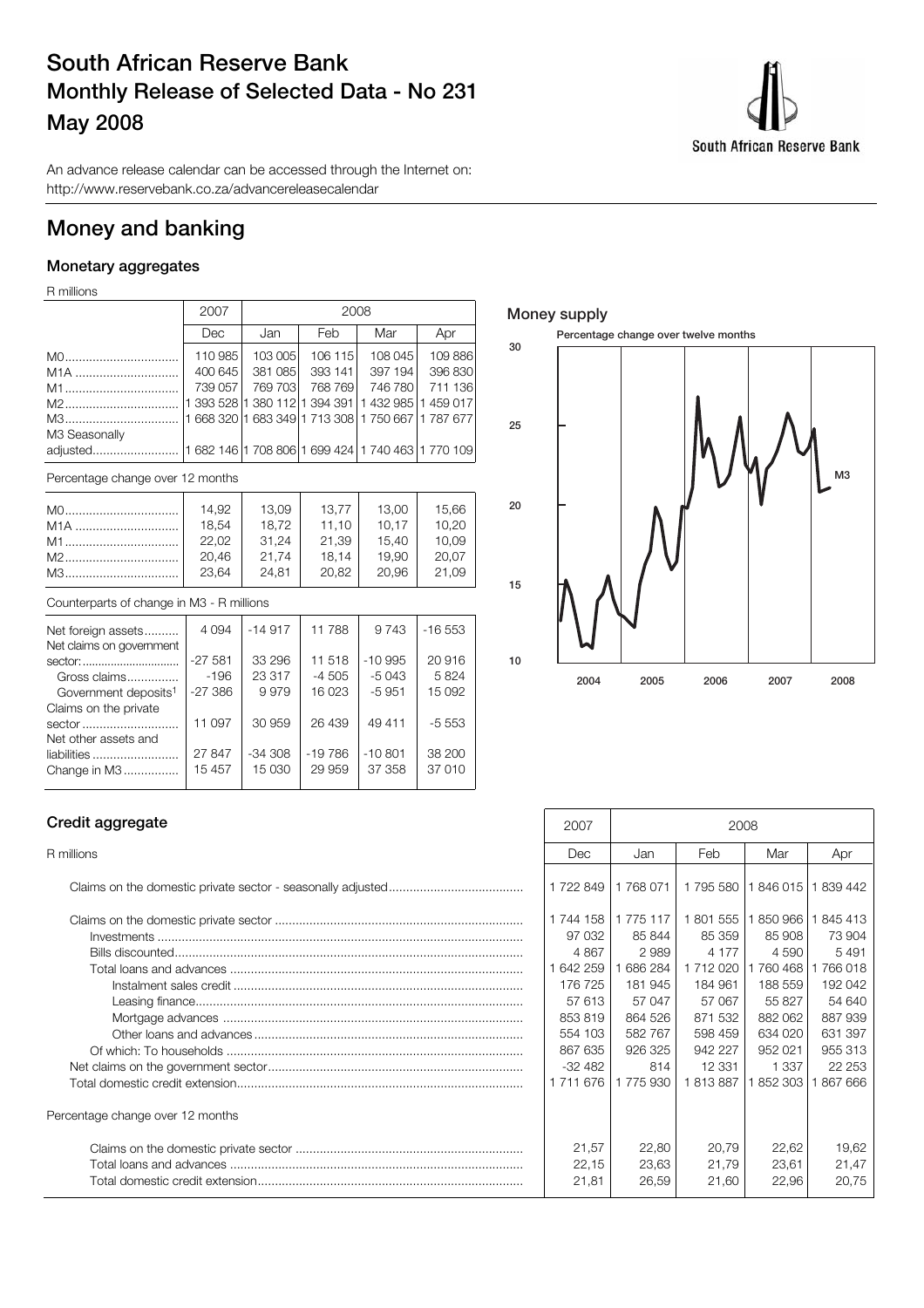## **Money and banking (continued)**

|                                                                                       |           | 2007      |           | 2008        |               |
|---------------------------------------------------------------------------------------|-----------|-----------|-----------|-------------|---------------|
| Banks and mutual banks (R millions)                                                   | Nov       | Dec       | Jan       | Feb         | Mar           |
|                                                                                       |           |           |           |             |               |
|                                                                                       | 1764458   | 1795 577  | 1834303   | 1851893     | 1 905 362     |
|                                                                                       | 75 971    | 66 850    | 90 427    | 133 828     | 102 224       |
|                                                                                       | 1840429   | 1862427   | 1924730   | 1985721     | 2 007 587     |
|                                                                                       | 78 916    | 89 187    | 92 142    | 90 066      | 94 301        |
|                                                                                       | 2058519   | 2 089 317 | 2 174 039 | 2 2 3 6 9 6 | 2 2 6 3 7 9 1 |
|                                                                                       | 190 921   | 196 505   | 155 203   | 156 252     | 157 509       |
|                                                                                       | 39 474    | 41 682    | 41 447    | 43 069      | 44 405        |
|                                                                                       | 40,000    | 37 222    | 47 747    | 56 124      | 48 481        |
|                                                                                       | 25        | 16        | $\Omega$  | $\Omega$    | 16            |
|                                                                                       | 12 559    | 12794     | 4 9 3 4   | 5832        | 5798          |
|                                                                                       | 1 603 521 | 1 623 003 | 1680458   | 1702691     | 1 751 516     |
|                                                                                       | 2 090 695 | 2 110 355 | 2 160 737 | 2 242 747   | 2 2 68 1 03   |
|                                                                                       | 40 671    | 41 156    | 40 826    | 24 5 67     | 25 5 94       |
|                                                                                       | 25 4 27   | 27 467    | 33 769    | 38 587      | 42 657        |
|                                                                                       | 319 457   | 316489    | 370 099   | 392 328     | 433 556       |
|                                                                                       | 328       | 364       | $\Omega$  | 8           | 32            |
|                                                                                       | 1 2 4 6   | 1569      |           |             |               |
| Total assets (utilised acceptance facilities, buy-back agreements and foreign finance |           |           |           |             |               |
|                                                                                       | 2 536 160 | 2 547 633 | 2 662 142 | 2 758 747   | 2828368       |
|                                                                                       | 104 901   | 106 167   | 111 854   | 114811      | 118 427       |
|                                                                                       | 114 531   | 118 005   | 124 301   | 124 023     | 126 727       |
|                                                                                       | 13 2 2 7  | 14 29 2   | 12 800    | 12 131      | 13 0 34       |
| Land Bank (R millions)                                                                |           |           |           |             |               |
|                                                                                       | 11 059    | 10814     | 10 180    | 10 267      | 10 470        |
|                                                                                       | 17 362    | 17014     | 16 4 20   | 16433       | 16 594        |
|                                                                                       |           |           |           |             |               |

# **International economic data** 2007 2008

|                                                                                                       | ZUU7     |          | ZUUS     |          |          |
|-------------------------------------------------------------------------------------------------------|----------|----------|----------|----------|----------|
| Changes in gold and other foreign reserves (R millions)                                               | Dec      | Jan      | Feb      | Mar      | Apr      |
|                                                                                                       | 6379     | 25 116   | 14 4 9 6 | 14 368   | $-18208$ |
|                                                                                                       | 162      | $-769$   | 461      | $-313$   | $-752$   |
|                                                                                                       | 3610     | 3470     | 2 1 2 9  | 1 1 7 8  | 2 2 8 2  |
| Gross reserves of the SA Reserve Bank and open position in foreign<br>currency (US\$m)                |          |          |          |          |          |
|                                                                                                       | 32 979   | 33 609   | 34 203   | 34 394   | 34 283   |
|                                                                                                       | 31 300   | 32 119   | 32723    | 33 1 25  | 32 973   |
| Net average daily turnover on the SA foreign-exchange market (US\$m)                                  |          |          |          |          |          |
|                                                                                                       | 3065     | 3 1 3 9  | 3055     | 2963     | 2 6 6 4  |
|                                                                                                       | 944      | 763      | 738      | 823      | 883      |
|                                                                                                       | 10 355   | 8634     | 9641     | 9467     | 9600     |
|                                                                                                       | 4 7 0 5  | 4858     | 4 0 24   | 3805     | 3652     |
|                                                                                                       | 19 069   | 17 394   | 17459    | 17 058   | 16 800   |
| Exchange rates (averages)                                                                             |          |          |          |          |          |
| Effective exchange rate against the most important currencies (Index: 2000=100) <sup>18</sup>         | 77,99    | 75.78    | 69.03    | 63.95    | 65,31    |
| Real effective exchange rate against the most important currencies (Index: 2000=100) <sup>3, 18</sup> | 105,60   | 104,15   | 95,53    | 89,19    |          |
|                                                                                                       | 6,8271   | 6,9871   | 7,6386   | 7,9799   | 7,7933   |
|                                                                                                       | 13,8016  | 13,7527  | 15,0048  | 15,9805  | 15,4224  |
|                                                                                                       | 9.9490   | 10.2745  | 11.2673  | 12,3850  | 12,2889  |
|                                                                                                       | 0.0609   | 0.0648   | 0.0713   | 0.0792   | 0.0761   |
| Average daily fixing price of gold per fine ounce                                                     |          |          |          |          |          |
|                                                                                                       | 5 483,85 | 6 210,21 | 7 044.25 | 7 702,20 | 7 079.40 |
|                                                                                                       | 804.26   | 888.69   | 923.27   | 969.26   | 909,36   |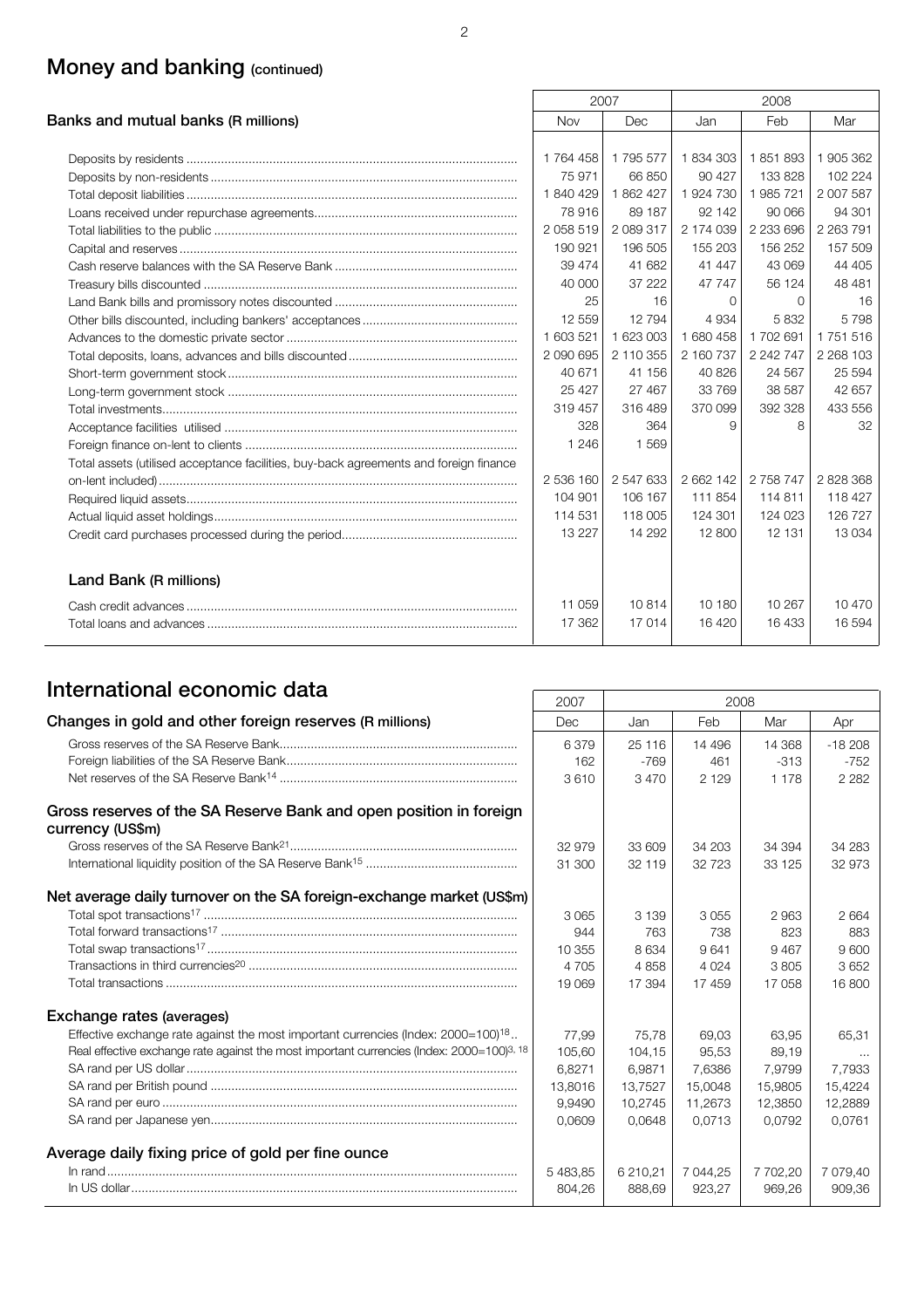## **Capital market**

|                                          | 2007                                                              |         |                                                                   |           | 2008      |           |
|------------------------------------------|-------------------------------------------------------------------|---------|-------------------------------------------------------------------|-----------|-----------|-----------|
|                                          | Nov                                                               | Dec     | Jan                                                               | Feb       | Mar       | Apr       |
| Share market <sup>4</sup>                |                                                                   |         |                                                                   |           |           |           |
|                                          | 312 386                                                           | 204 196 | 283 733                                                           | 287 502   | 279 563   | 239 366   |
|                                          | 7 2 1 6                                                           | 4752    | 7 0 7 3                                                           | 6929      | 6854      | 6039      |
|                                          | 351                                                               | 341     | 313                                                               | 335       | 349       | 358       |
|                                          | 2,3                                                               | 2,4     | 2,6                                                               | 2,5       | 2,4       | 2,3       |
| Non-resident transactions (R millions)   |                                                                   |         |                                                                   |           |           |           |
|                                          | $-157$                                                            | -438    | $-9422$                                                           | $-1731$   | 202       | 4 0 4 4   |
|                                          | $-5262$                                                           | $-5814$ | $-12483$                                                          | $-5860$   | 7 2 5 8   | 36 053    |
|                                          | $-5419$                                                           | $-6252$ | $-21904$                                                          | $-7591$   | 7461      | 40 098    |
| <b>Fixed-interest securities market</b>  |                                                                   |         |                                                                   |           |           |           |
|                                          | 6 1 6 2                                                           | 602     | 4 1 2 2                                                           | $-21056$  | $-5106$   |           |
|                                          | 1 202 234                                                         | 853 958 | 1 351 151                                                         | 1491226   | 1 260 743 | 1 482 394 |
|                                          | 1 370 438                                                         | 970 232 | 1856394                                                           | 1 662 337 | 1 374 602 | 617058    |
|                                          | 30 326                                                            | 17805   | 30 395                                                            | 31 961    | 26 4 65   | 27 905    |
|                                          | 8,2                                                               | 8.3     | 8,4                                                               | 8.7       | 9,2       | 9,2       |
| Derivative market - futures <sup>4</sup> |                                                                   |         |                                                                   |           |           |           |
|                                          | 106 535                                                           | 86 589  | 104 101                                                           | 95858     | 113 172   | 86857     |
|                                          |                                                                   |         | 15 190 597 59 957 782 17 611 052 13 449 351 64 535 155 15 062 715 |           |           |           |
|                                          | 395 126                                                           | 647 634 | 381 820                                                           | 344 554   | 751 394   | 249 716   |
|                                          | 32 926 526 32 432 319 32 266 031 35 115 120 35 669 530 38 935 239 |         |                                                                   |           |           |           |

 $\sqrt{ }$ 

## **National government finance**

| Statement of national revenue, expenditure and borrowing                            | <b>Nov</b> | Dec      | Jan    | Feb      | Mar      | Apr             |
|-------------------------------------------------------------------------------------|------------|----------|--------|----------|----------|-----------------|
|                                                                                     | 39 531     | 69 432   | 38 449 | 46 374   | 72 236   | 27 <sup>°</sup> |
|                                                                                     | 47 139     | 41 770   | 38 846 | 60 014   | 48 023   | 46 <sup>2</sup> |
|                                                                                     | $-7608$    | 27 662   | $-397$ | $-13640$ | 24 213   | $-193$          |
|                                                                                     | 300        | $-2$     | -80    |          |          |                 |
| <i>Plus:</i> Cost/profit on revaluation of foreign debt at redemption <sup>19</sup> | $-39$      | $-28$    | $-77$  | $-14$    | -9       | $-18$           |
|                                                                                     |            |          |        |          | 29       |                 |
|                                                                                     | -7 348     | 27 632   | -554   | $-13653$ | 24 233   | $-212$          |
| National government financing of net borrowing requirement                          |            |          |        |          |          |                 |
|                                                                                     | 3024       | $-3143$  | 757    | 7418     | $-6484$  | 50              |
|                                                                                     | 2567       | $-162$   | 3542   | $-22181$ | $-1535$  | 1 <sup>5</sup>  |
|                                                                                     | $-150$     | 125      | -333   | $-28$    | -6       | $-27$           |
|                                                                                     | -9         | $-18$    | $-19$  | $-16$    | $-13$    | $\mathcal{L}$   |
|                                                                                     | 1915       | -24 435  | -3 393 | 28 460   | $-16195$ | 17 <sub>0</sub> |
|                                                                                     | 7 348      | $-27632$ | 554    | 13 653   | $-24233$ | 21 <sup>2</sup> |
|                                                                                     |            |          |        |          |          |                 |

| 2007    |         | 2008   |          |          |                  |  |  |
|---------|---------|--------|----------|----------|------------------|--|--|
| Nov     | Dec     | Jan    | Feb      | Mar      | Apr              |  |  |
| 39 531  | 69 432  | 38 449 | 46 374   | 72 236   | 27 077           |  |  |
| 47 139  | 41 770  | 38 846 | 60 014   | 48023    | 46 468           |  |  |
| $-7608$ | 27 662  | -397   | $-13640$ | 24 213   | -19391           |  |  |
| 300     | $-2$    | -80    | Ω        | Ω        | $\left( \right)$ |  |  |
| -39     | -28     | $-77$  | -14      | -9       | $-1828$          |  |  |
| -1      | ∩       | ∩      | Ω        | 29       |                  |  |  |
| -7 348  | 27 632  | $-554$ | -13 653  | 24 233   | -21 218          |  |  |
|         |         |        |          |          |                  |  |  |
| 3024    | $-3143$ | 757    | 7418     | -6484    | 5 0 5 0          |  |  |
| 2567    | $-162$  | 3542   | $-22181$ | $-1535$  | 1969             |  |  |
| $-150$  | 125     | -333   | $-28$    | -6       | $-2739$          |  |  |
| -9      | -18     | -19    | -16      | -13      | $-103$           |  |  |
| 1915    | -24 435 | -3 393 | 28 460   | $-16195$ | 17040            |  |  |
| 7 348   | -27 632 | 554    | 13 653   | -24 233  | 21 218           |  |  |

# **Economic indicators** (seasonally adjusted)  $\begin{array}{|c|c|c|c|c|}\n\hline\n\text{2007} & \text{2008} \\
\hline\n\text{Nov} & \text{Dec} & \text{Jan} & \text{Feb} \\
\hline\n\end{array}$

## Nov Dec Jan Feb Mar Apr **Sales**

#### **Volume of production11**

#### **Composite business cycle indicators**

Increase -, decrease +

2 Total net reserves include those of the SA Reserve Bank other banks and government.<br>3 Preliminary figures.

Preliminary figures.

4 Source: JSE Securities Exchange South Africa (JSE). 5 Net cash receipts after repayment of redemptions internal funds excluded.

6 Monthly average.

7 Actual number as at the last business day of the particular month.<br>8 Seasonally adjusted at an annual rate.

8 Seasonally adjusted at an annual rate.<br>9 Deficit -, surnlus +.

9 Deficit -, surplus +.<br>10 Excluding discount

10 Excluding discount.<br>11 Source: Statistics S

11 Source: Statistics South Africa.<br>12 Source: National Association of 12 Source: National Association of Automobile Manufacturers of SA.<br>13 Source: Bond Exchange of South Africa.

Source: Bond Exchange of South Africa.

14 Changes in the net reserves of the SA Reserve Bank also include valuation adjustments in respect of the assets and short-term liabilities of the SA Reserve Bank.

53,6 55,7 49,9 44,1 51,7 ... 129,6 | 128,3 | 114,3 | 121,7 | 106,2 | ...  $128,1$  124,0 124,5 128,1 122,9 ...

132,6 | 130,2 | 132,4 | 137,3 | 141,3 | ... 155,2 | 151,8 | 160,5 | 159,7 | 165,1 | ... 147,9 | 147,0 | 148,9 | 151,4 | 147,7 | ... 178,0 | 178,9 | 175,5 | 170,3 | 173,1 | 166,1 194,8 201,7 207,2 206,5 214,4 213,2

 $127,1$  123,9 122,7 123,5 122,8 ... 156,3 | 155,7 | 155,5 | 156,0 | ... | ... 116,9 117,7 119,7 121,0 ... ... ...

15 Up to end February 2004 referred to as the "Net open position in foreign currency of the Reserve Bank" . 16 See page S22 of the *Quarterly Bulletin* regarding the definition of P1 credit extension.

17 Transactions against the Rand. 18 The weighted-average exchange rate of the rand is calculated against thirteen currencies consistently excluding Zimbabwe The weights of the four major currencies are in brackets: Euro (36 38) US dollar (15 47) British pound (15 37) Japanese yen (10 43).

19 Cost -, profit +. 20 Transactions in third currencies refers to transactions between any two currencies other than the

South African rand. 21 The gold reserves are valued at market price taken at 14:30 on each valuation date.

22 From May 2004 including RSA Government Retail Bond.